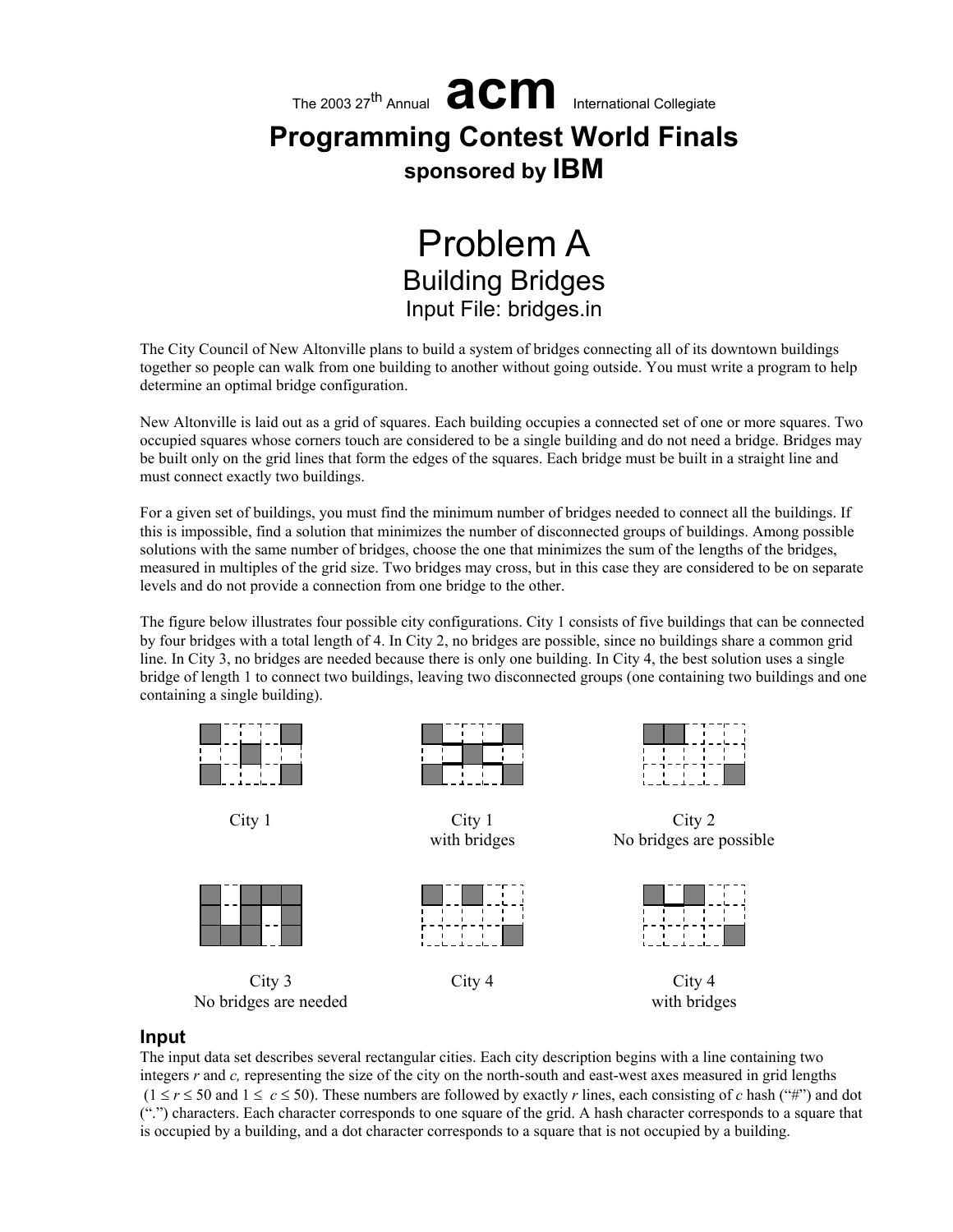The input data for the last city will be followed by a line containing two zeros.

### **Output**

For each city description, print two or three lines of output as shown below. The first line consists of the city number. If the city has fewer than two buildings, the second line is the sentence "No bridges are needed." If the city has two or more buildings but none of them can be connected by bridges, the second line is the sentence "No bridges are possible." Otherwise, the second line is "*N* bridges of total length *L*" where *N* is the number of bridges and  $\overline{L}$  is the sum of the lengths of the bridges of the best solution. (If  $N$  is 1, use the word "bridge" rather than "bridges.") If the solution leaves two or more disconnected groups of buildings, print a third line containing the number of disconnected groups.

Print a blank line between cases. Use the output format shown in the example.

| <b>Sample Input</b>                                    | <b>Output for the Sample Input</b>                            |
|--------------------------------------------------------|---------------------------------------------------------------|
| $3\overline{5}$<br>$\# \ldots \#$                      | City 1<br>4 bridges of total length 4                         |
| $\dots$ #<br># #<br>3 <sub>5</sub><br>$\#$ $\#$        | City 2<br>No bridges are possible.<br>2 disconnected groups   |
| $\ldots$ #<br>35<br>#.###                              | City 3<br>No bridges are needed.                              |
| $\# . \# . \#$<br>###.#<br>3 <sub>5</sub><br>$\# . \#$ | City 4<br>1 bridge of total length 1<br>2 disconnected groups |
| .<br>. #<br>0 <sub>0</sub>                             |                                                               |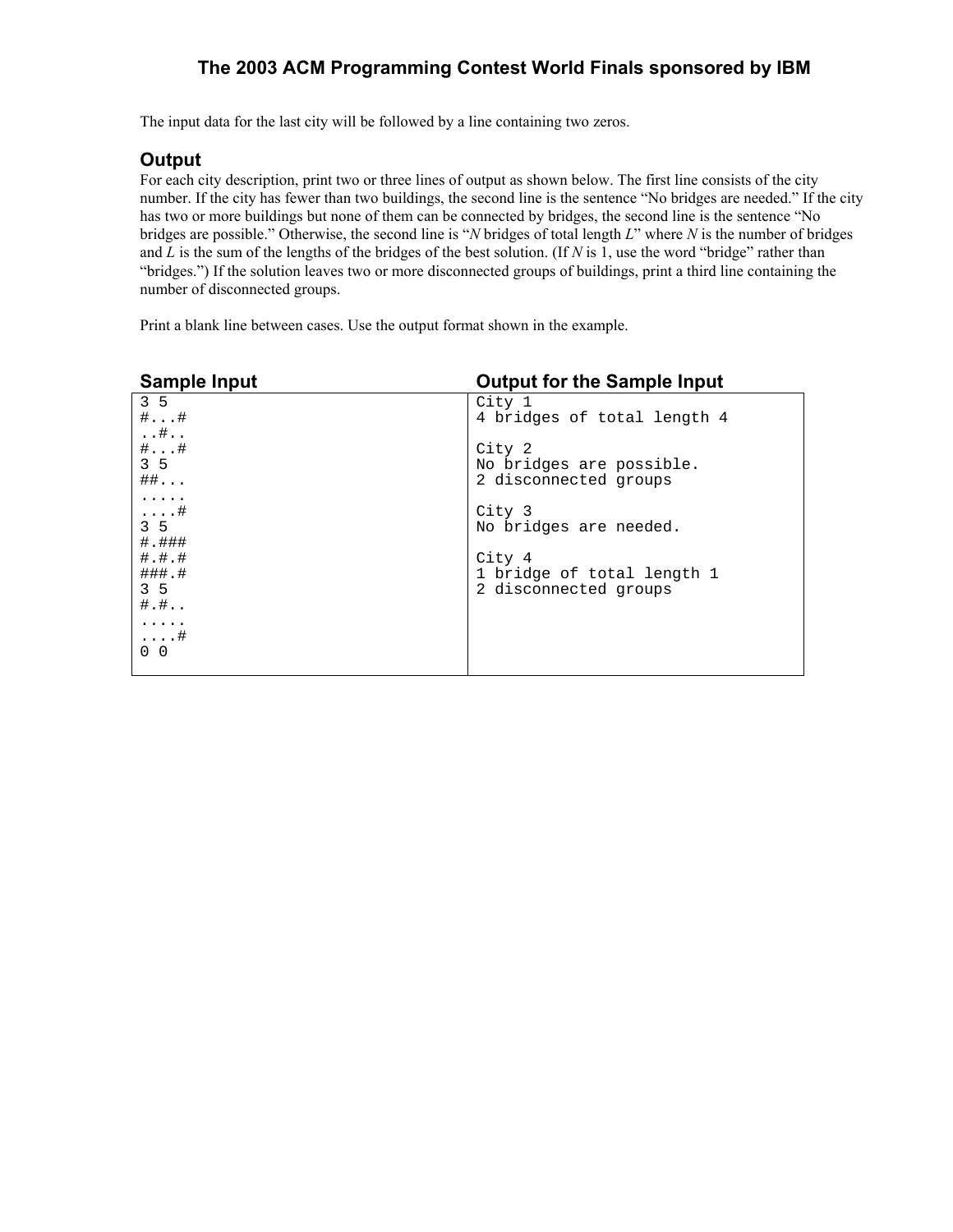

# Problem B Light Bulbs Input File: bulbs.in

Hollywood's newest theater, the Atheneum of Culture and Movies, has a huge computer-operated marquee composed of thousands of light bulbs. Each row of bulbs is operated by a set of switches that are electronically controlled by a computer program. Unfortunately, the electrician installed the wrong kind of switches, and tonight is the ACM's opening night. You must write a program to make the switches perform correctly.

A row of the marquee contains *n* light bulbs controlled by *n* switches. Bulbs and switches are numbered from 1 to *n*, left to right. Each bulb can either be ON or OFF. Each input case will contain the initial state and the desired final state for a single row of bulbs.

The original lighting plan was to have each switch control a single bulb. However the electrician's error caused each switch to control two or three consecutive bulbs, as shown in Figure 1. The leftmost switch  $(i = 1)$  toggles the states of the two leftmost bulbs (1 and 2); the rightmost switch  $(i = n)$  toggles the states of the two rightmost bulbs  $(n-1)$  and *n*). Each remaining switch  $(1 \le i \le n)$  toggles the states of the three bulbs with indices  $i-1$ , *i*, and  $i+1$ . (In the special case where there is a single bulb and a single switch, the switch simply toggles the state of that bulb.) Thus, if bulb 1 is ON and bulb 2 is OFF, flipping switch 1 will turn bulb 1 OFF and bulb 2 ON. The minimum cost of changing a row of bulbs from an initial configuration to a final configuration is the minimum number of switches that must be flipped to achieve the change.



You can represent the state of a row of bulbs in binary, where 0 means the bulb is OFF and 1 means the bulb is ON. For instance, 01100 represents a row of five bulbs in which the second and third bulbs are both ON. You could transform this state into 10000 by flipping switches 1, 4, and 5, but it would be less costly to simply flip switch 2.

You must write a program that determines the switches that must be flipped to change a row of light bulbs from its initial state to its desired final state with minimal cost. Some combinations of initial and final states may not be feasible. For compactness of representation, decimal integers are used instead of binary for the bulb configurations. Thus, 01100 and 10000 are represented by the decimal integers 12 and 16.

#### **Input**

The input file contains several test cases. Each test case consists of one line. The line contains two non-negative decimal integers, at least one of which is positive and each of which contains at most 100 digits. The first integer represents the initial state of the row of bulbs and the second integer represents the final state of the row. The binary equivalent of these integers represents the initial and final states of the bulbs, where 1 means ON and 0 means OFF.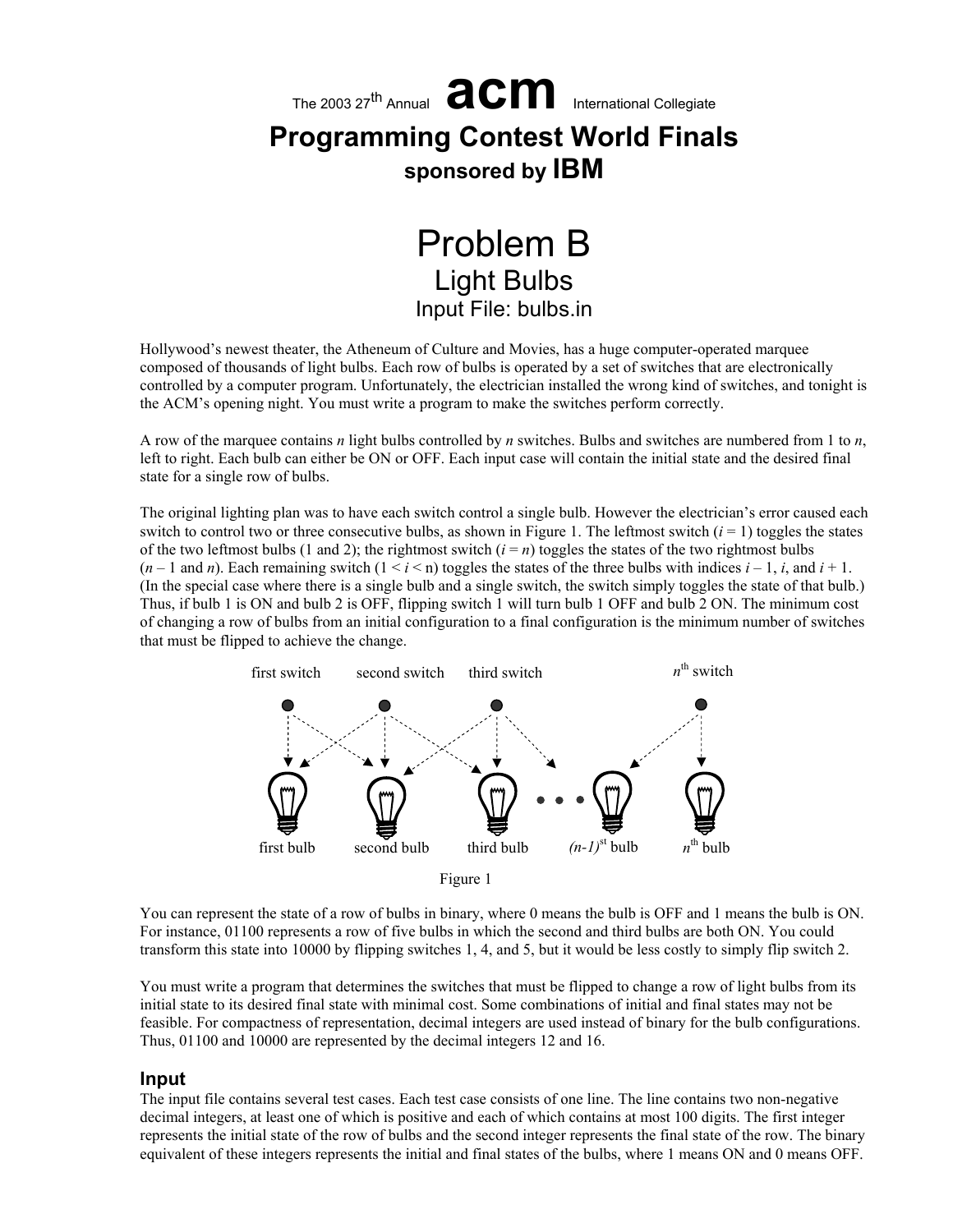To avoid problems with leading zeros, assume that the first bulb in either the initial or the final configuration (or both) is ON. There are no leading or trailing blanks in the input lines, no leading zeros in the two decimal integers, and the initial and final states are separated by a single blank.

The last test case is followed by a line containing two zeros.

### **Output**

For each test case, print a line containing the case number and a decimal integer representing a minimum-cost set of switches that need to be flipped to convert the row of bulbs from initial state to final state. In the binary equivalent of this integer, the rightmost (least significant) bit represents the  $n<sup>th</sup>$  switch, 1 indicates that a switch has been flipped, and 0 indicates that the switch has not been flipped. If there is no solution, print "impossible". If there is more than one solution, print the one with the smallest decimal equivalent.

Print a blank line between cases. Use the output format shown in the example.

| <b>Sample Input</b>                    | <b>Output for the Sample Input</b> |
|----------------------------------------|------------------------------------|
| 12 16                                  | Case Number $1:8$                  |
| 11<br>30<br>30 5                       | Case Number $2:0$                  |
| 7038312 7427958190                     | Case Number $3:1$                  |
| 4253404109 657546225<br>0 <sub>0</sub> | Case Number 4: 10                  |
|                                        | Case Number 5: 2805591535          |
|                                        | Case Number 6: impossible          |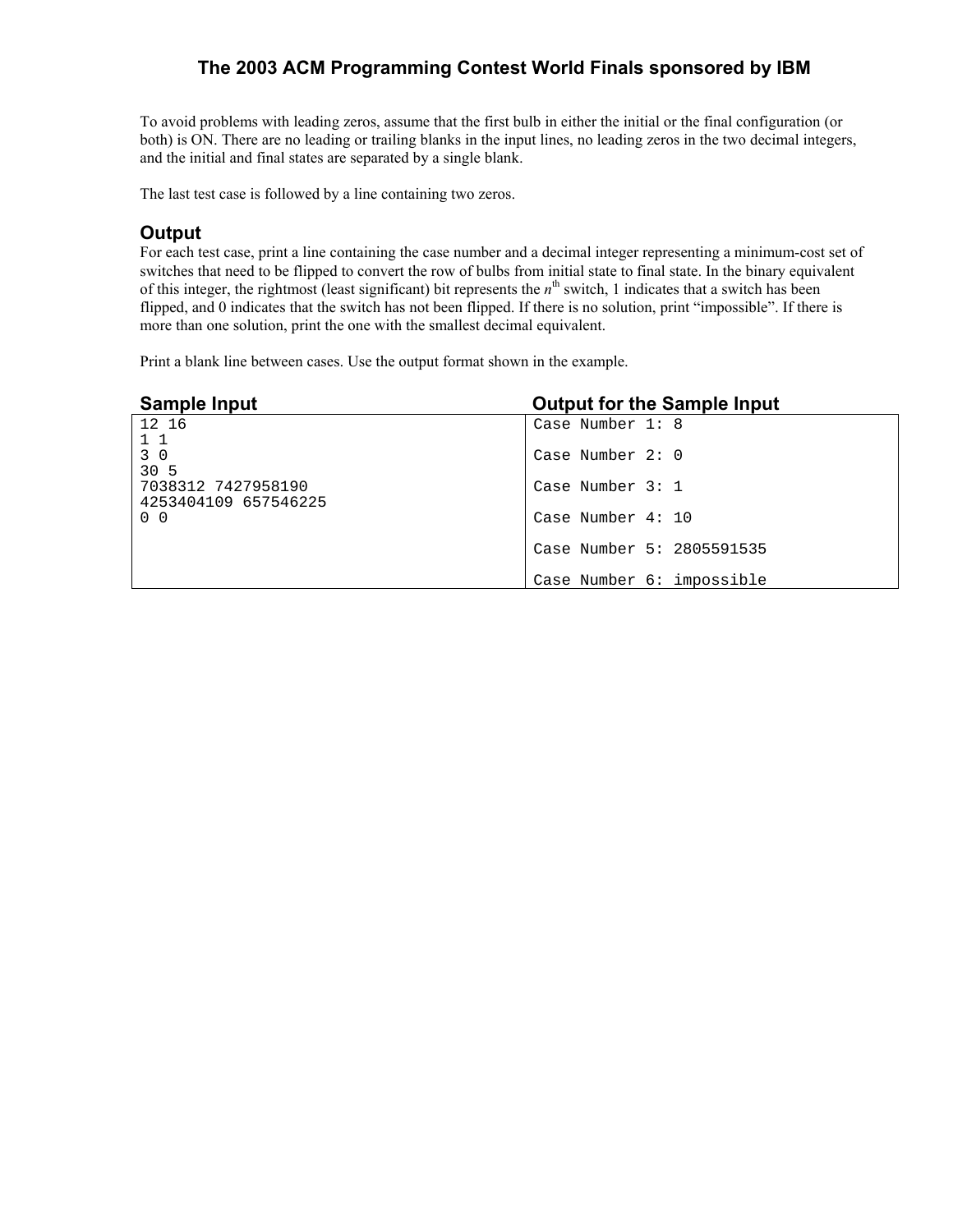

## Problem C Riding the Bus Input File: bus.in

The latest research in reconfigurable multiprocessor chips focuses on the use of a single bus that winds around the chip. Processor components, which can be anywhere on the chip, are attached to *connecting points* on the bus so that they can communicate with each other.

Some research involves bus layout that uses recursively-defined "SZ" curves, also known as "S-shaped Peano curves." Two examples of these curves are shown below. Each curve is drawn on the unit square. The order-1 curve, shown on the left, approximates the letter "S" and consists of line segments connecting the points  $(0,0)$ ,  $(1,0)$ ,  $(1,0.5)$ ,  $(0,0.5)$ ,  $(0,1)$ , and  $(1,1)$  in order. Each horizontal line in an "S" or "Z" curve is twice as long as each vertical line. For the order-1 curve, the length of a vertical line, *len*, is 0.5.



The order-2 curve, shown on the right, contains 9 smaller copies of the order-1 curve (4 of which are reversed left to right to yield "Z" curves). These copies are connected by line segments of length *len*, shown as dotted lines. Since the width and height of the order-2 curve is  $8 \times len$ , and the curve is drawn on the unit square,  $len = 0.125$  for the order-2 curve.

The order-3 curve contains 9 smaller copies of the order-2 curve (with 4 reversed left to right), connected by line segments, as described for the order-2 curve. Higher order curves are drawn in a similar manner. The *connecting points* to which processor components attach are evenly spaced every *len* units along the bus. The first connecting point is at  $(0,0)$  and the last is at  $(1,1)$ . There are  $9^k$  connecting points along the order-*k* curve, and the total bus length is  $(9<sup>k</sup>-1) \times len$  units.

You must write a program to determine the total distance that signals must travel between two processor components. Each component's coordinates are given as an *x*, *y* pair,  $0 \le x \le 1$  and  $0 \le y \le 1$ , where *x* is the distance from the left side of the chip, and *y* is the distance from the lower edge of the chip. Each component is attached to the closest connecting point by a straight line. If multiple connecting points are equidistant from a component, the one with the smallest *x* coordinate and smallest *y* coordinate is used. The total distance a signal must travel between two components is the sum of the length of the lines connecting the components to the bus, and the length of the bus between the two connecting points. For example, the distance between components located at (0.5, 0.25) and (1.0, 0.875) on a chip using the order-1 curve is 3.8750 units.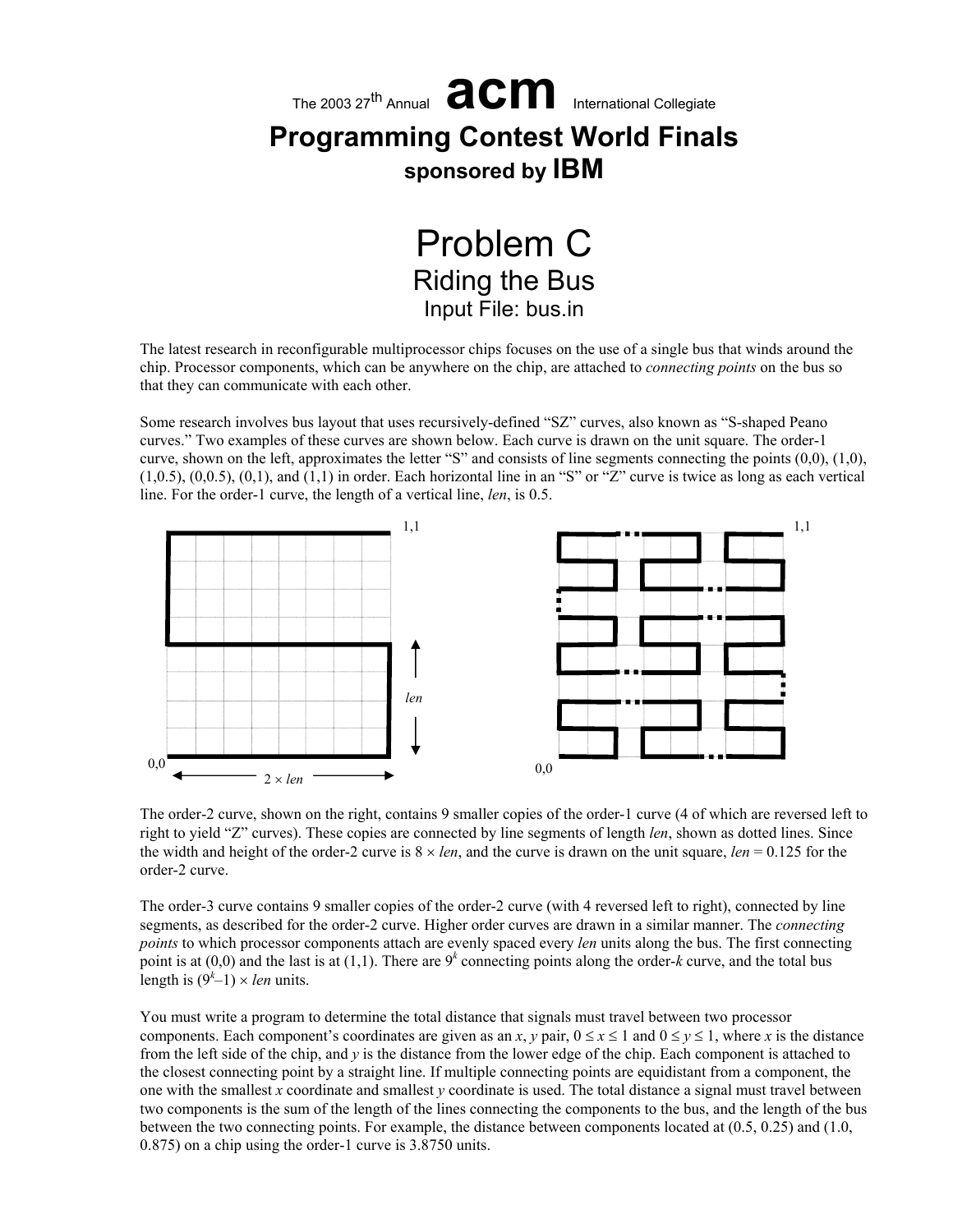#### **Input**

The input contains several cases. For each case, the input consists of an integer that gives the order of the SZ curve used as the bus (no larger than 8), and then four real numbers  $x_1, y_1, x_2, y_2$  that give the coordinates of the processor components to be connected. While each processor component should actually be in a unique location not on the bus, your program must correctly handle all possible locations.

The last case in the input is followed by a single zero.

### **Output**

For each case, display the case number (starting with 1 for the first case) and the distance between the processor components when they are connected as described. Display the distance with 4 digits to the right of the decimal point.

Use the same format as that shown in the sample output shown below. Leave a blank line between the output lines for consecutive cases.

### **Sample Input Community Contract Contract Contract Contract Contract Contract Contract Contract Contract Contract Contract Contract Contract Contract Contract Contract Contract Contract Contract Contract Contract Contract**

| 1 0.5 .25 1 .875<br>10011 | Case 1. Distance is 3.8750  |
|---------------------------|-----------------------------|
| 2.3.3.7.7<br>20011        | Case 2. Distance is 4.0000  |
|                           | Case 3. Distance is 8.1414  |
|                           | Case 4. Distance is 10.0000 |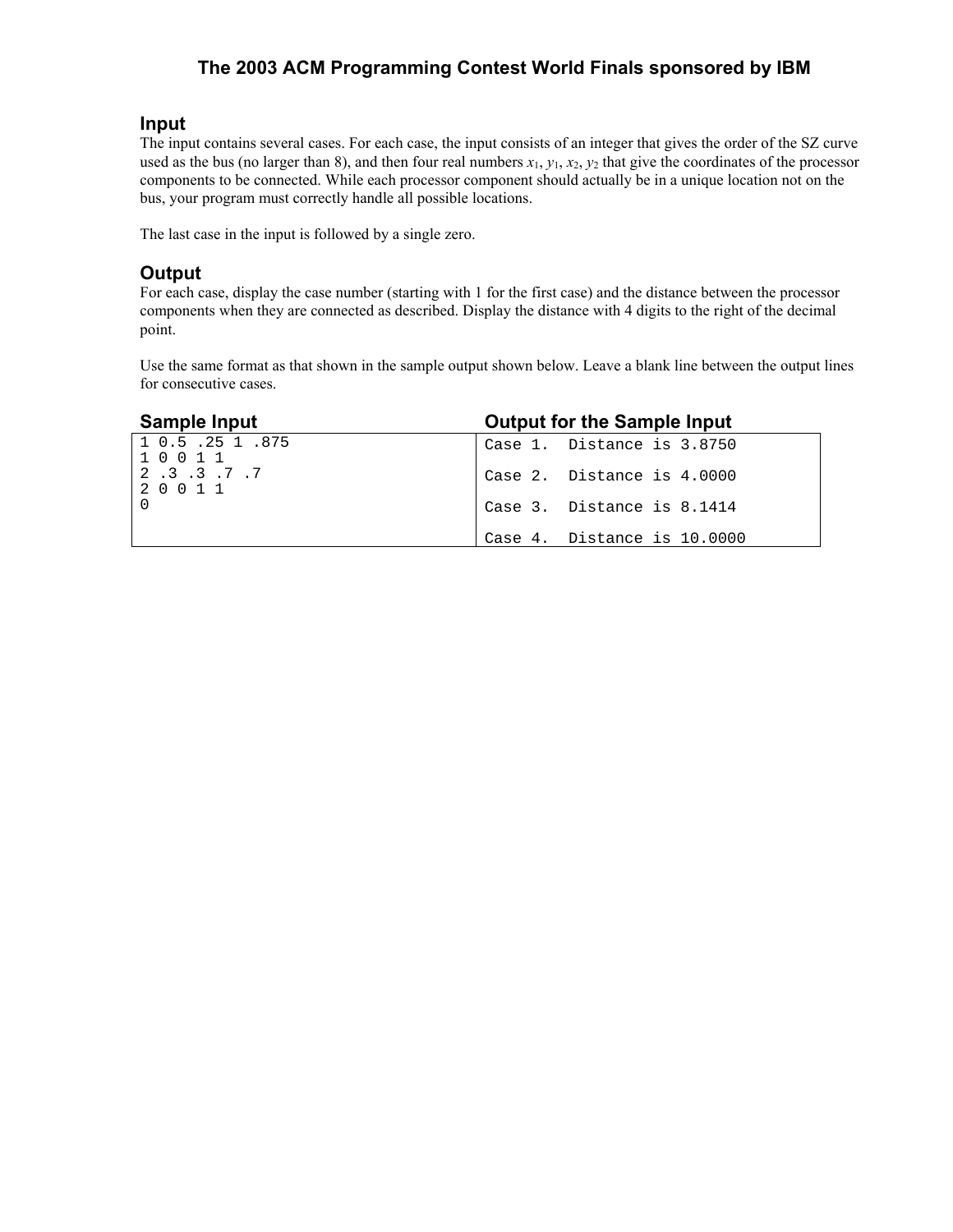

# Problem D **Eurodiffusion** Input File: euro.in

On January 1, 2002, twelve European countries abandoned their national currency for a new currency, the euro. No more francs, marks, lires, guldens, kroner,... only euros, all over the eurozone. The same banknotes are used in all countries. And the same coins? Well, not quite. Each country has limited freedom to create its own euro coins:

"Every euro coin carries a common European face. On the obverse, member states decorate the coins with their own motif. No matter which motif is on the coin, it can be used anywhere in the 12 Member States. For example, a French citizen is able to buy a hot dog in Berlin using a euro coin with the imprint of the King of Spain." (source: <http://europa.eu.int/euro/html>/entry.html)

On January 1, 2002, the only euro coins available in Paris were French coins. Soon the first non-French coins appeared in Paris. Eventually, one may expect all types of coins to be evenly distributed over the twelve participating countries. (Actually this will not be true. All countries continue minting and distributing coins with their own motifs. So even in a stable situation, there should be an excess of German coins in Berlin.) So, how long will it be before the first Finnish or Irish coins are in circulation in the south of Italy? How long will it be before coins of each motif are available everywhere?

You must write a program to simulate the dissemination of euro coins throughout Europe, using a highly simplified model. Restrict your attention to a single euro denomination. Represent European cities as points in a rectangular grid. Each city may have up to 4 neighbors (one to the north, east, south and west). Each city belongs to a country, and a country is a rectangular part of the plane. The figure below shows a map with 3 countries and 28 cities. The graph of countries is connected, but countries may border holes that represent seas, or non-euro countries such as Switzerland or Denmark. Initially, each city has one million (1000000) coins in its country's motif. Every day a representative portion of coins, based on the city's beginning day balance, is transported to each neighbor of the city. A representative portion is defined as one coin for every full 1000 coins of a motif.



A city is *complete* when at least one coin of each motif is present in that city. A country is *complete* when all of its cities are complete. Your program must determine the time required for each country to become complete.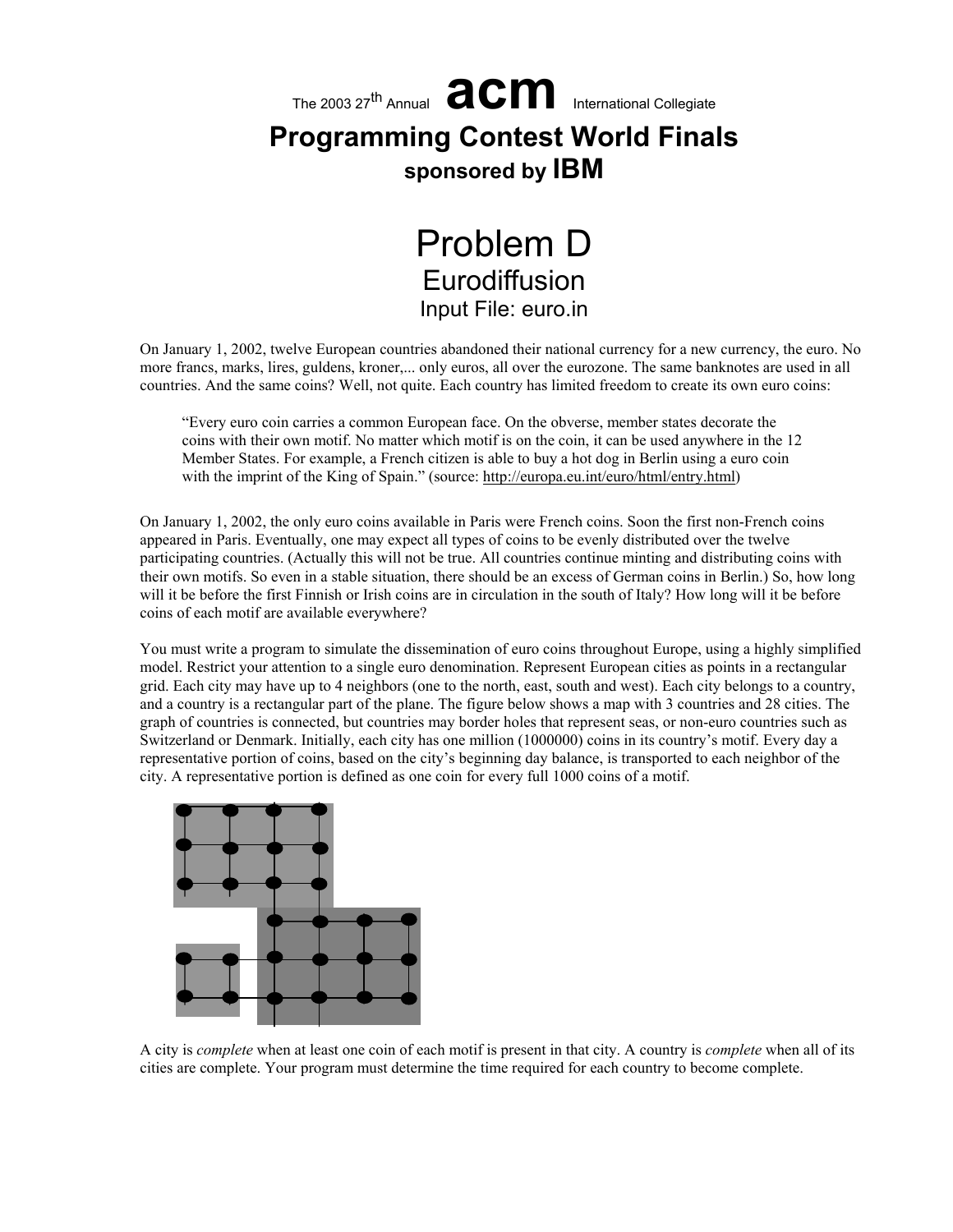### **Input**

The input consists of several test cases. The first line of each test case is the number of countries  $(1 \le c \le 20)$ . The next *c* lines describe each country. The country description has the format: *name xl yl xh yh*, where *name* is a single word with at most 25 characters; *xl*, *yl* are the lower left city coordinates of that country (most southwestward city ) and *xh, yh* are the upper right city coordinates of that country (most northeastward city).  $1 \le x \le xh \le 10$  and  $1 \leq v \leq v \leq 10$ .

The last case in the input is followed by a single zero.

### **Output**

For each test case, print a line indicating the case number, followed by a line for each country with the country name and number of days for that country to become complete. Order the countries by days to completion. If two countries have identical days to completion, order them alphabetically by name.

Use the output format shown in the example.

### **Sample Input Output for the Sample Input**

| 3                   | Case Number 1     |  |
|---------------------|-------------------|--|
| France $1446$       | Spain 382         |  |
| Spain $3\ 1\ 6\ 3$  | Portugal 416      |  |
| Portugal 1122       | France 1325       |  |
|                     | Case Number 2     |  |
| Luxembourg 1 1 1 1  | Luxembourg 0      |  |
| 2                   | Case Number 3     |  |
| Netherlands 1 3 2 4 | Belgium 2         |  |
| Belgium 1 1 2 2     | Netherlands<br>-2 |  |
| $\Omega$            |                   |  |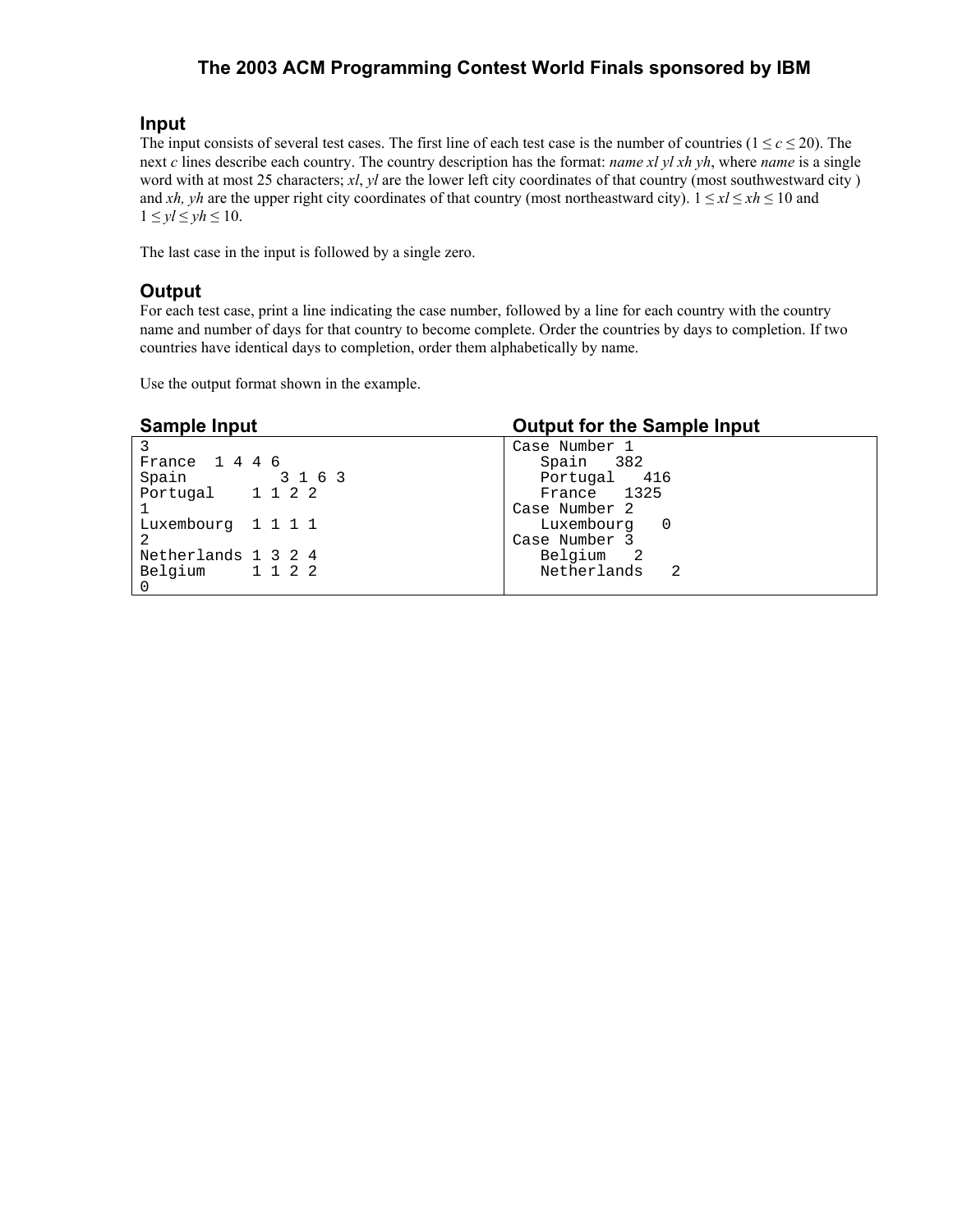

### **Programming Contest World Finals sponsored by IBM**

# Problem E Covering Whole Holes Input File: holes.in

Can you cover a round hole with a square cover? You can, as long as the square cover is big enough. It obviously will not be an exact fit, but it is still possible to cover the hole completely.

The Association of Cover Manufacturers (ACM) is a group of companies that produce covers for all kinds of holes — manholes, holes on streets, wells, ditches, cave entrances, holes in backyards dug by dogs to bury bones, to name only a few. ACM wants a program that determines whether a given cover can be used to completely cover a specified hole. At this time, they are interested only in covers and holes that are rectangular polygons (that is, polygons with interior angles of only 90 or 270 degrees). Moreover, both cover and hole are aligned along the same coordinate axes, and are not supposed to be rotated against each other — just translated relative to each other.

#### **Input**

The input consists of several descriptions of covers and holes. The first line of each description contains two integers *h* and  $c$  ( $4 \le h \le 50$  and  $4 \le c \le 50$ ), the number of points of the polygon describing the hole and the cover respectively. Each of the following *h* lines contains two integers *x* and  $y$ , which are the vertices of the hole's polygon in the order they would be visited in a trip around the polygon. The next *c* lines give a corresponding description of the cover. Both polygons are rectangular, and the sides of the polygons are aligned with the coordinate axes. The polygons have positive area and do not intersect themselves.

The last description is followed by a line containing two zeros.

#### **Output**

For each problem description, print its number in the sequence of descriptions. If the hole can be completely covered by moving the cover (without rotating it), print "Yes" otherwise print "No". Recall that the cover may extend beyond the boundaries of the hole as long as no part of the hole is uncovered. Follow the output format in the example given below.

| <b>Sample Input</b> | <b>Output for the Sample Input</b> |
|---------------------|------------------------------------|
| 4 4                 | Hole 1: Yes                        |
| 0 <sub>0</sub>      | Hole 2: No                         |
| 010                 |                                    |
| 10 10               |                                    |
| 10 <sub>0</sub>     |                                    |
| 0 <sub>0</sub>      |                                    |
| 020                 |                                    |
| 20 20               |                                    |
| 200                 |                                    |
| 4 6                 |                                    |
| $\overline{0}$<br>0 |                                    |
| 010                 |                                    |
| 10 10               |                                    |
| 10 0                |                                    |
| 0 <sub>0</sub>      |                                    |
| 010                 |                                    |
| 10 10               |                                    |
| 10 <sub>1</sub>     |                                    |
| 91                  |                                    |
| 9 0                 |                                    |
| 0 <sub>0</sub>      |                                    |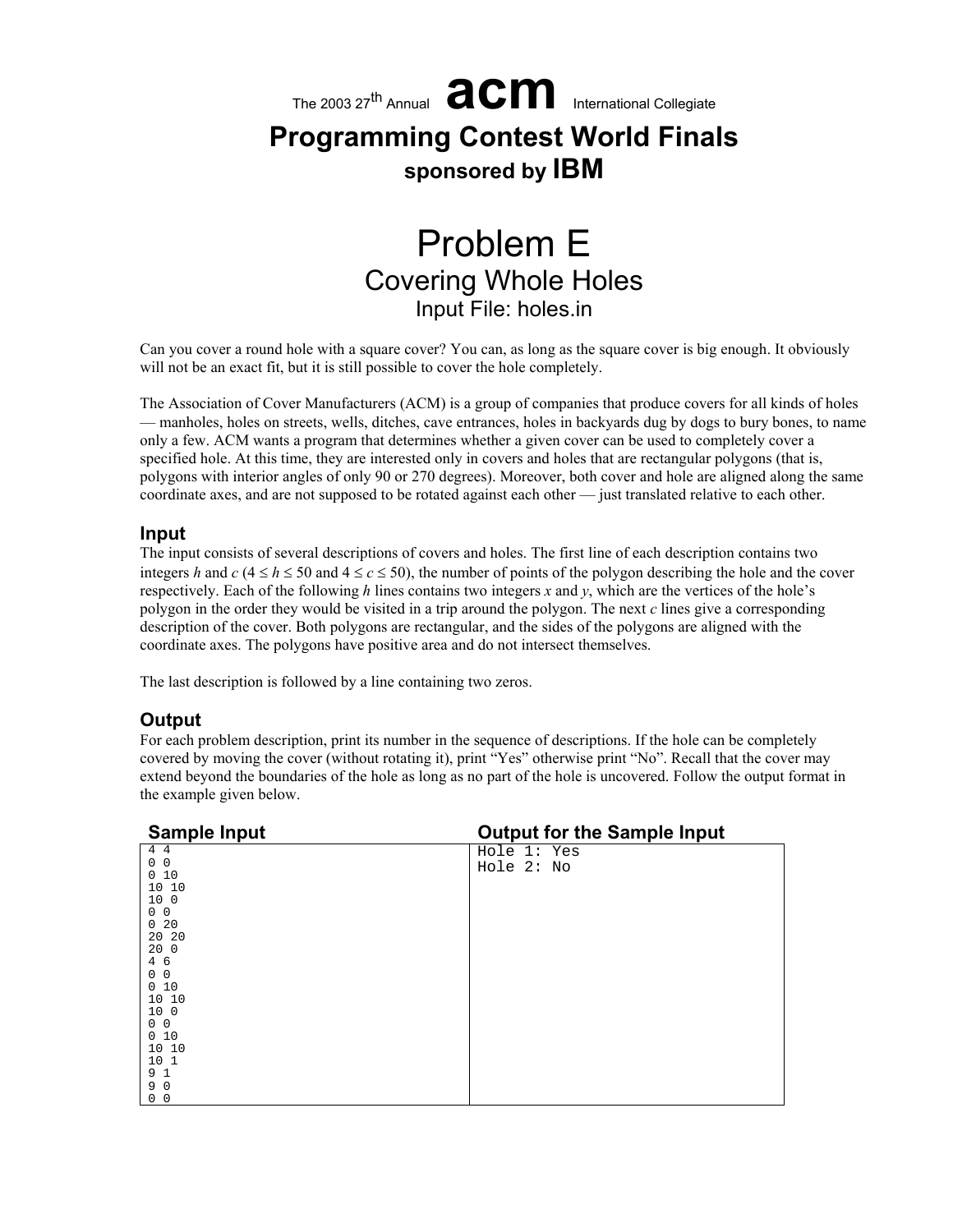# Problem F Combining Images Input File: images.in

As the exchange of images over computer networks becomes more common, the problem of image compression takes on increasing importance. Image compression algorithms are used to represent images using a relatively small number of bits.

One image compression algorithm is based on an encoding called a "Quad Tree." An image has a Quad Tree encoding if it is a square array of binary pixels (the value of each pixel is 0 or 1, called the "color" of the pixel), and the number of pixels on the side of the square is a power of two.

If an image is homogeneous (all its pixels are of the same color), the Quad Tree encoding of the image is 1 followed by the color of the pixels. For example, the Quad Tree encoding of an image that contains pixels of color 1 only is 11, regardless of the size of the image.

If an image is heterogeneous (it contains pixels of both colors), the Quad Tree encoding of the image is 0 followed by the Quad Tree encodings of its upper-left quadrant, its upper-right quadrant, its lower-left quadrant, and its lower-right quadrant, in order.

The Quad Tree encoding of an image is a string of binary digits. For easier printing, a Quad Tree encoding can be converted to a Hex Quad Tree encoding by the following steps:

- a. Prepend a 1 digit as a delimiter on the left of the Quad Tree encoding.
- b. Prepend 0 digits on the left as necessary until the number of digits is a multiple of four.
- c. Convert each sequence of four binary digits into a hexadecimal digit, using the digits 0 to 9 and capital A through F to represent binary patterns from 0000 to 1111.

For example, the Hex Quad Tree encoding of an image that contains pixels of color 1 only is 7, which corresponds to the binary string 0111.

You must write a program that reads the Hex Quad Tree encoding of two images, computes a new image that is the intersection of those two images, and prints its Hex Quad Tree encoding. Assume that both input images are square and contain the same number of pixels (although the lengths of their encodings may differ). If two images A and B have the same size and shape, their intersection (written as  $A \& B$ ) also has the same size and shape. By definition, a pixel of A & B is equal to 1 if and only if the corresponding pixels of image A and image B are both equal to 1.

The following figure illustrates two input images and their intersection, together with the Hex Quad Tree encodings of each image. In the illustration, shaded squares represent pixels of color 1.



#### **Input**

The input data set contains a sequence of test cases, each of which is represented by two lines of input. In each test case, the first input line contains the Hex Quad Tree encoding of the first image and the second line contains the Hex Quad Tree encoding of the second image. For each input image, the number of hexadecimal digits in its Hex Quad Tree encoding will not exceed 100.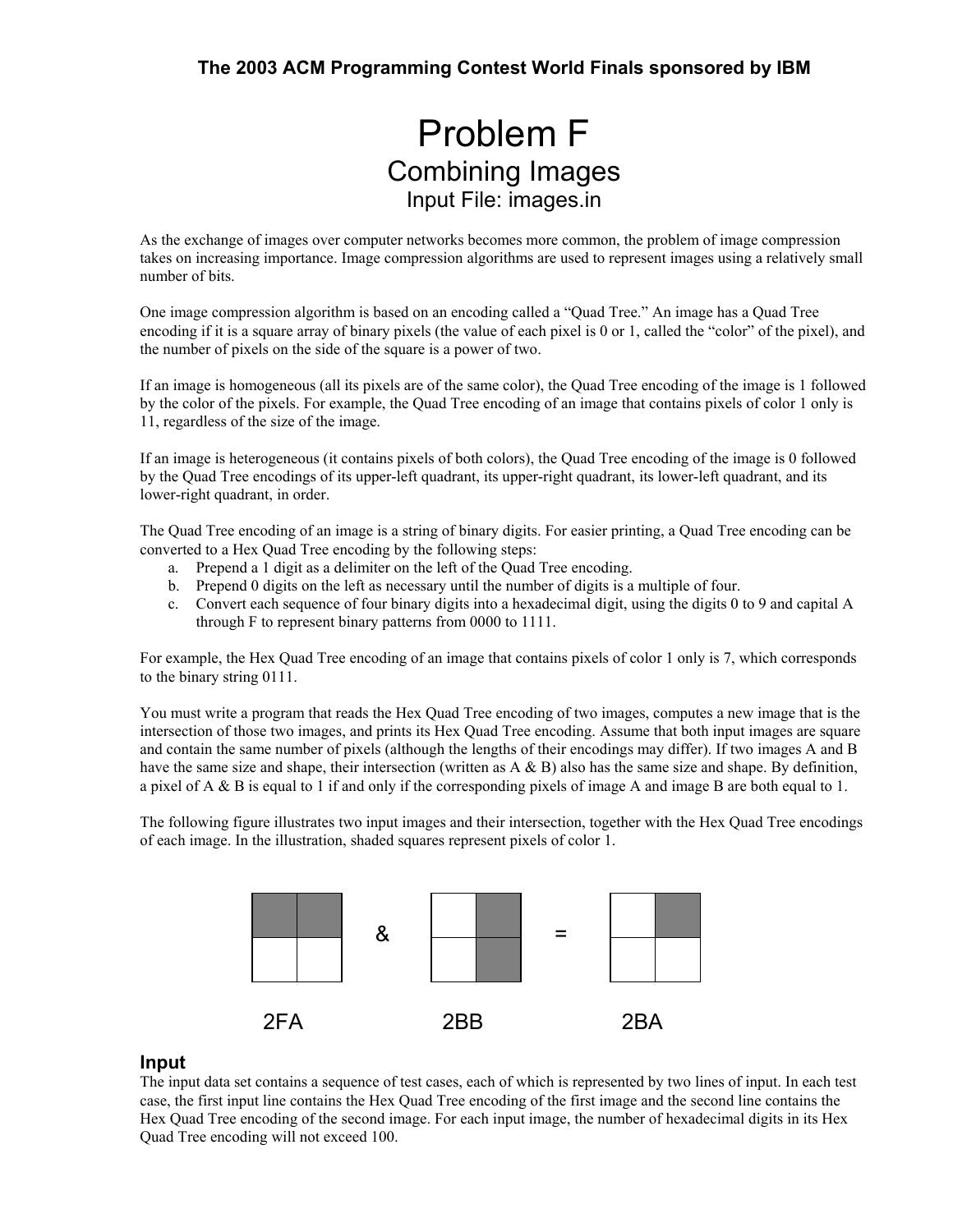# The 2003 27<sup>th</sup> Annual **and COM** International Collegiate **Programming Contest World Finals sponsored by IBM**

The last test case is followed by two input lines, each containing a single zero.

### **Output**

For each test case, print "Image" followed by its sequence number. On the next line, print the Hex Quad Tree encoding of the intersection of the two images for that test case. Separate the output for consecutive test cases with a blank line.

| <b>Sample Input</b> | <b>Output for the Sample Input</b> |
|---------------------|------------------------------------|
| 2FA                 | Image 1:                           |
| 2BB                 | 2BA                                |
| 2FB                 |                                    |
| 2EF                 | Image $2$ :                        |
| 7                   | 2EB                                |
| 2FA                 |                                    |
| $\overline{0}$      | Image 3:                           |
| $\Omega$            | 2FA                                |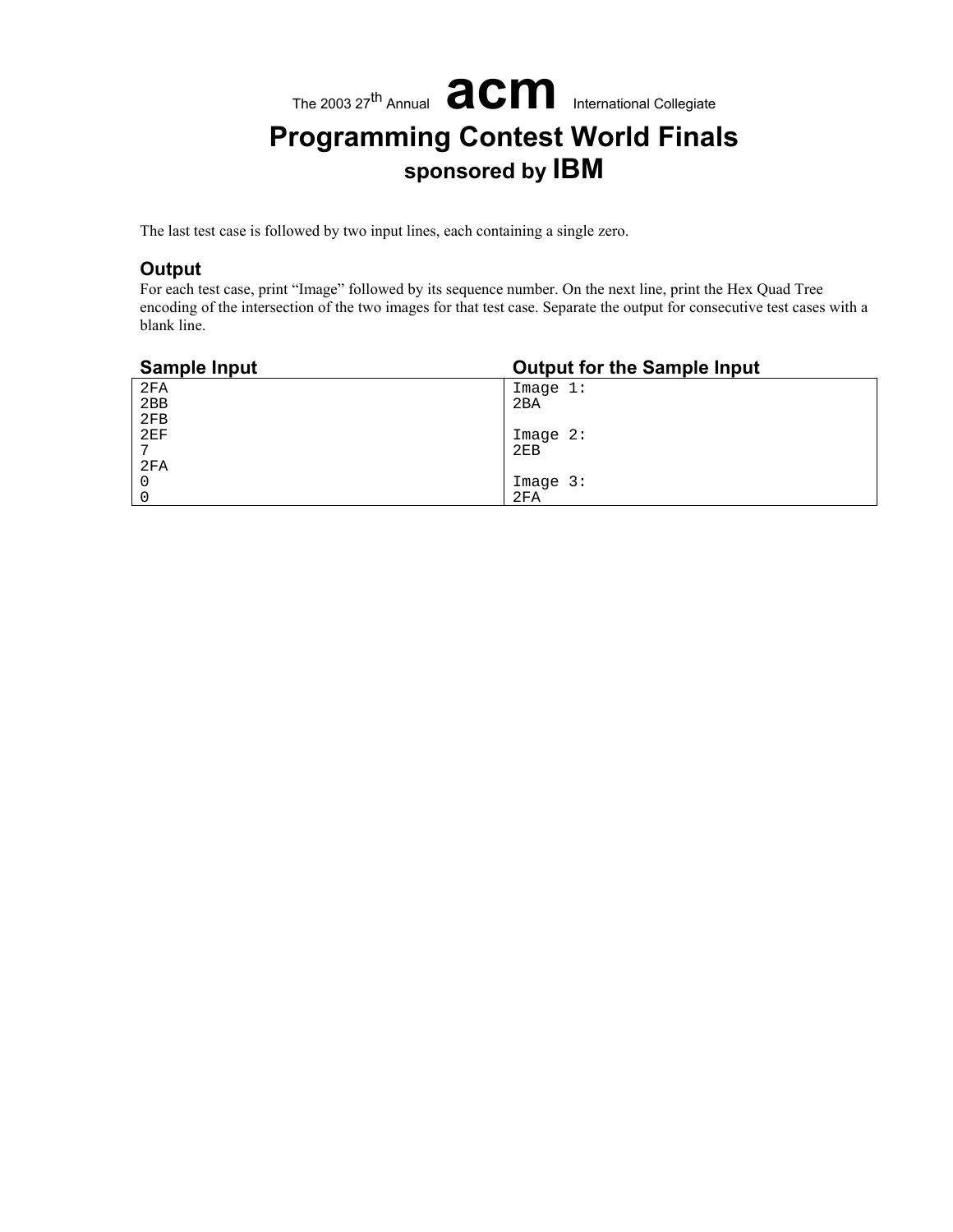# Problem G A Linking Loader Input File: linker.in

An *object module* is produced by a compiler as a result of processing a source program. A *linking loader* (or just a *linker*) is used to combine the multiple object modules used when a program contains several separately compiled modules. Two of its primary tasks are to relocate the code and data in each object module (since the compiler does not know where in memory a module will be placed), and to resolve symbolic references from one module to another. For example, a main program may reference a square root function called *sqrt*, and that function may be defined in a separate source module. The linker will then minimally have to assign addresses to the code and data in each module, and put the address of the *sqrt* function in the appropriate location(s) in the main module's code.

An object module contains (in order) zero or more *external symbol definitions*, zero or more *external symbol references*, zero or more bytes of code and data (that may include references to the values of external symbols), and an end of module marker. In this problem, an object module is represented as a sequence of text lines, each beginning with a single uppercase character that characterizes the remainder of the line. The format of each of these lines is as follows. Whitespace (one or more blanks and/or tab characters) will appear between the fields in these lines. Additional whitespace may follow the last field in each line.

- A line of the form "D *symbol offset*" is an external symbol definition. It defines *symbol* as having the address *offset* bytes greater than the address where the first byte of code and data for the current object module is located by the linker. A *symbol* is a string of no more than eight upper case alphabetic characters. The *offset* is a hexadecimal number with no more than four digits (using only upper case alphabetic characters for the digits A through F). For example, in a module that is loaded starting at the address  $100<sub>16</sub>$ , the line "D START 5C" indicates that the symbol START is defined as being associated with the address  $15C_{16}$ . The number of D lines in a test case is at most 100.
- A line of the form "E *symbol*" is an external symbol reference, and indicates that the value of *symbol* (presumably defined in another object module) may be referenced as part of the code and data for the current module. For example, the line "E START" indicates that the value of the symbol START (that is, the address defined for it) may be used as part of the code and data for the module. Each of the "E" lines for each module is numbered sequentially, starting with 0, so they can be referenced in the "C" lines.
- A line of the form "C *n byte<sub>1</sub> byte<sub>2</sub>* ... *byte<sub>n</sub>*" specifies the first or next *n* bytes of code and data for the current module. The value *n* is specified as a one or two digit hexadecimal number, and will be no larger than 10 hexadecimal. Each *byte* is either a one or two digit hexadecimal number, or a dollar sign. The first byte following a dollar sign (always on the same line) gives the 0-origin index of an external symbol reference for this module, and identifies the symbol which is to have its 16-bit value inserted at the current point in the linked program (that is, in the location indicated by the dollar sign and the following byte). The high-order byte is placed in the location indicated by the dollar sign. The values specified for the other bytes (those not following a dollar sign) are loaded into sequential memory locations, starting with the first (lowest) unused memory location. For example, the line "C 4 25 \$ 0 37" would cause the values  $25_{16}$  01<sub>16</sub> 5C<sub>16</sub> and 37<sub>16</sub> to be placed in the next four unused memory locations, assuming the first "E" line for the current module specified a symbol defined as having the address  $15C_{16}$ . If the 0-origin index of the external symbol reference is an undefined symbol, the 16-bit value inserted at the current point in the linked program is  $0000_{16}$ .
- A line of the form "Z" marks the end of an object module.

You may assume that no address requires more than four hexadecimal digits. Lines are always given in the order shown above. There are no syntax errors in the input.

#### **Input**

This problem has multiple input cases. The input for each case is one or more object modules, in sequence, that are to be linked, followed by a line beginning with a dollar sign. The first address at which code is to be loaded in each case is  $100_{16}$ .

The last case will be followed by a line containing only a dollar sign.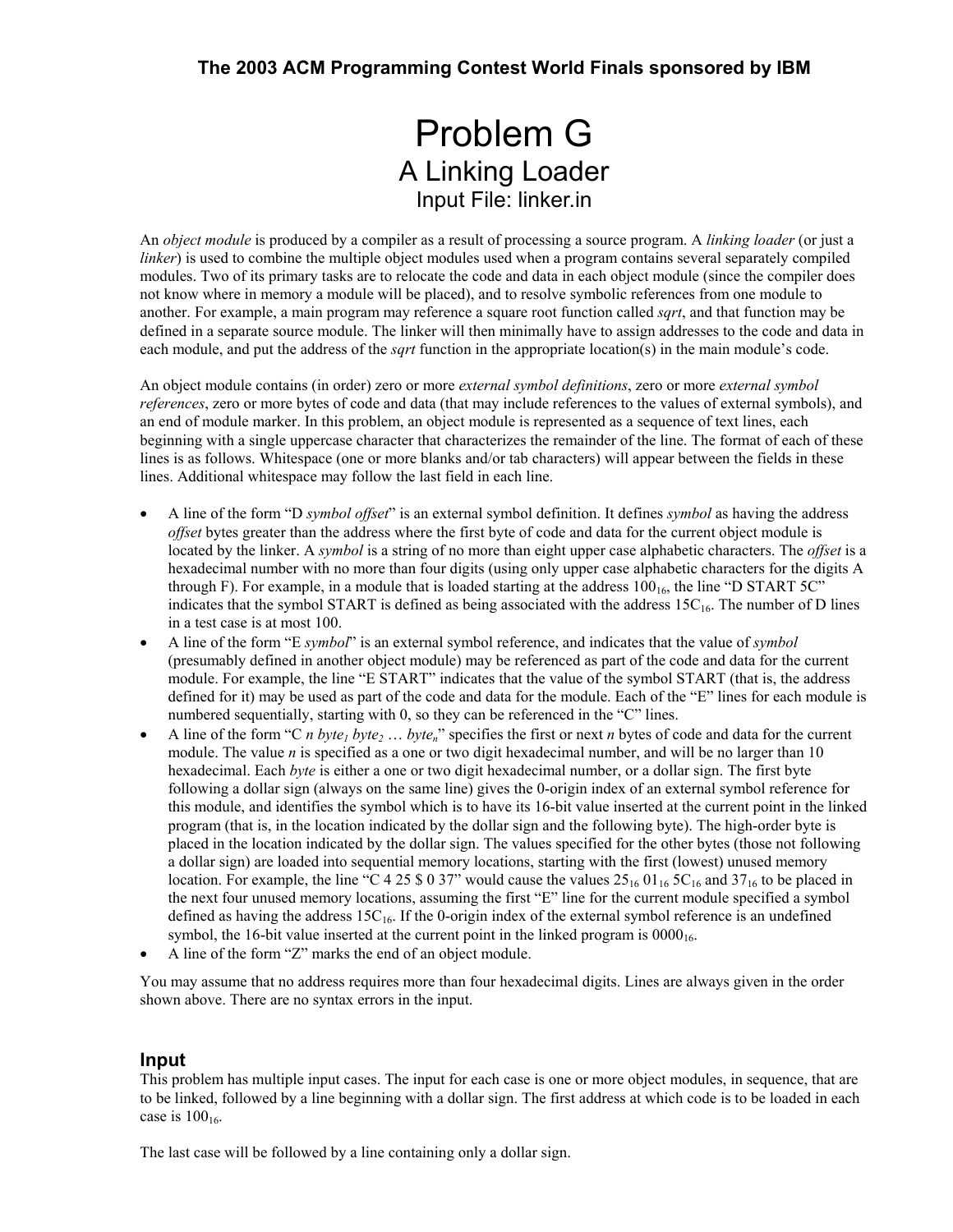The 2003 27<sup>th</sup> Annual **accom** International Collegiate

## **Programming Contest World Finals sponsored by IBM**

### **Output**

For each case, print the case number (starting with 1), the 16-bit checksum of the loaded bytes (as described below), and the load map showing the address of each externally defined or referenced symbol, in ascending order of symbol name. For undefined symbols, print the value as four question marks, but use zero as the symbol's value when it is referenced in "C" lines. If a symbol is defined more than once, print "M" following the address shown in the load map, and use the value from the first definition encountered in any object module to satisfy external references. Format the output exactly as shown in the samples.

The 16-bit checksum is computed by first setting it to zero. Then, for each byte assigned to a memory location by the loader, in increasing address order, circularly left shift the checksum by one bit, and add the byte from the memory location, discarding any carry out of the low-order 16 bits.

#### **Sample Input Output for the Sample Input**

| D MAIN 0<br>D END 5                 | Case $1:$ checksum = 0078<br>SYMBOL<br>ADDR |
|-------------------------------------|---------------------------------------------|
| $C$ 03 01 02 03                     |                                             |
| $C$ 03 04 05 06                     | 0105<br>END                                 |
| Ζ                                   | 0100<br>MAIN                                |
| \$                                  |                                             |
| D<br>ENTRY 4                        | Case $2:$ checksum = $548C$                 |
| E SUBX                              |                                             |
|                                     | SYMBOL<br>ADDR                              |
| E SUBY                              |                                             |
| 2345\$06789ABCDE<br>$C_10_1$        | 0104<br>ENTRY                               |
| 8 10<br>40 50 60 70 80<br>2030<br>C | 0126 M<br>SUBX                              |
| C 8 90 A0 B0 C0 D0<br>E0 \$ 1       | SUBY<br>????                                |
| $C$ 5 \$ 0 FF EE DD                 |                                             |
| Ζ                                   |                                             |
| D SUBX 01                           |                                             |
| C 06 A B C D E F                    |                                             |
| Ζ                                   |                                             |
| D SUBX 05                           |                                             |
| 06 51 52 53 54 55 56<br>C           |                                             |
| Ζ                                   |                                             |
| \$                                  |                                             |
| \$                                  |                                             |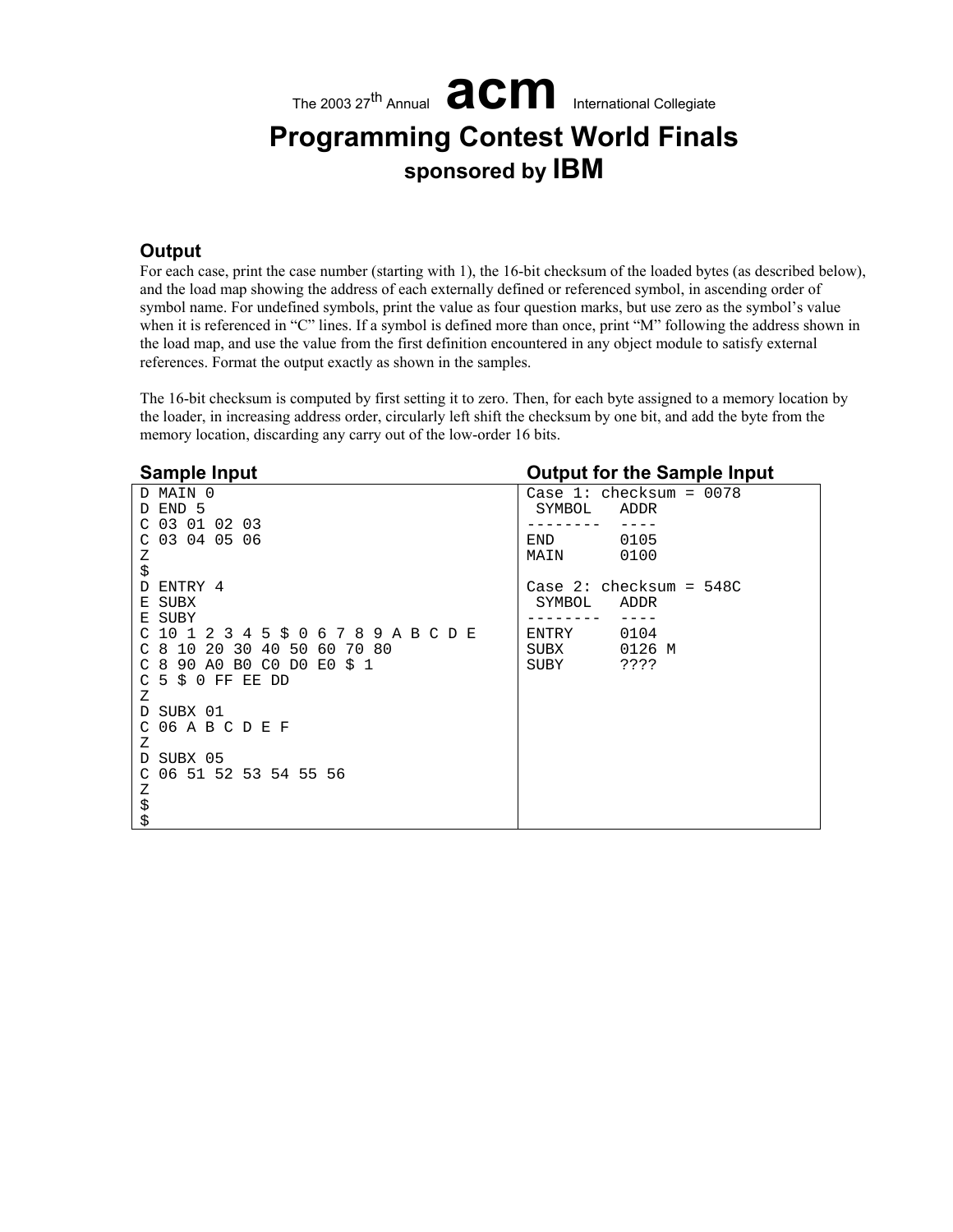# Problem H A Spy in the Metro Input File: metro.in

Secret agent Maria was sent to Algorithms City to carry out an especially dangerous mission. After several thrilling events we find her in the first station of Algorithms City Metro, examining the time table. The Algorithms City Metro consists of a single line with trains running both ways, so its time table is not complicated.

Maria has an appointment with a local spy at the last station of Algorithms City Metro. Maria knows that a powerful organization is after her. She also knows that while waiting at a station, she is at great risk of being caught. To hide in a running train is much safer, so she decides to stay in running trains as much as possible, even if this means traveling backward and forward. Maria needs to know a schedule with minimal waiting time at the stations that gets her to the last station in time for her appointment. You must write a program that finds the total waiting time in a best schedule for Maria.

The Algorithms City Metro system has *N* stations, consecutively numbered from 1 to *N*. Trains move in both directions: from the first station to the last station and from the last station back to the first station. The time required for a train to travel between two consecutive stations is fixed since all trains move at the same speed. Trains make a very short stop at each station, which you can ignore for simplicity. Since she is a very fast agent, Maria can always change trains at a station even if the trains involved stop in that station at the same time.



#### **Input**

The input file contains several test cases. Each test case consists of seven lines with information as follows.

- Line 1. The integer  $N$  ( $2 \le N \le 50$ ), which is the number of stations.
- Line 2. The integer  $T (0 \le T \le 200)$ , which is the time of the appointment.
- Line 3. *N*-1 integers:  $t_1, t_2, \ldots t_{N-1}$  ( $1 \le t_i \le 20$ ), representing the travel times for the trains between two consecutive stations:  $t_1$  represents the travel time between the first two stations,  $t_2$  the time between the second and the third station, and so on.
- Line 4. The integer *M1* ( $1 \leq M1 \leq 50$ ), representing the number of trains departing from the first station.
- Line 5. *M1* integers:  $d_1, d_2, \ldots, d_M$  ( $0 \leq d_i \leq 250$  and  $d_i \leq d_{i+1}$ ), representing the times at which trains depart from the first station.
- Line 6. The integer *M2* ( $1 \le M2 \le 50$ ), representing the number of trains departing from the  $N^{\text{th}}$  station.
- Line 7. *M2* integers:  $e_1, e_2, ... e_{M2}$  ( $0 \le e_i \le 250$  and  $e_i \le e_{i+1}$ ) representing the times at which trains depart from the  $N^{\text{th}}$  station.

The last case is followed by a line containing a single zero.

### **Output**

For each test case, print a line containing the case number (starting with 1) and an integer representing the total waiting time in the stations for a best schedule, or the word "impossible" in case Maria is unable to make the appointment. Use the format of the sample output.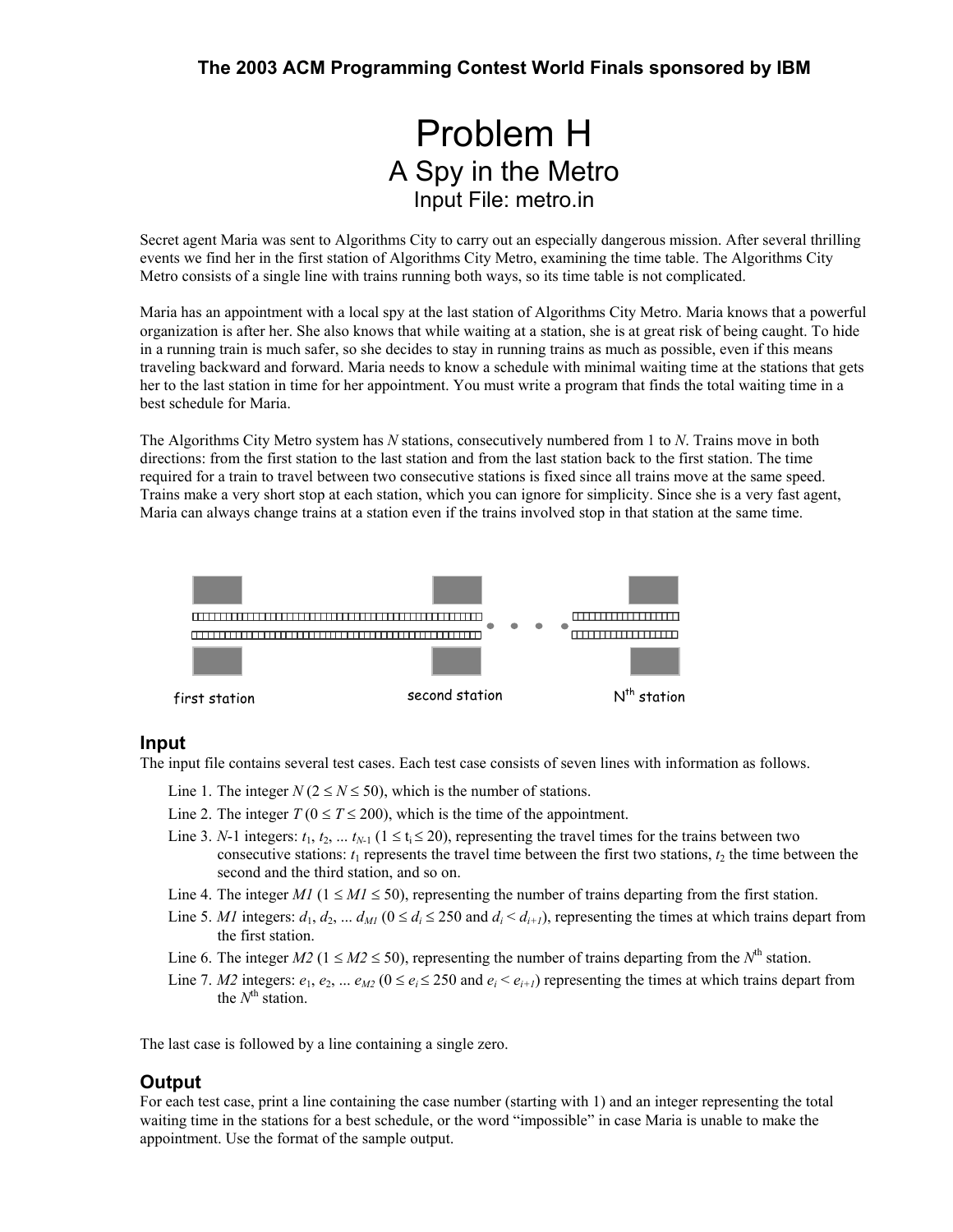

# **Programming Contest World Finals sponsored by IBM**

| <b>Sample Input</b>                      | <b>Output for the Sample Input</b>   |
|------------------------------------------|--------------------------------------|
| 4<br>55                                  | Case Number 1: 5<br>Case Number 2: 0 |
| 5<br>10 15<br>4                          | Case Number 3: impossible            |
| $\mathsf 0$<br>5 10 20<br>$\overline{4}$ |                                      |
| $\mathbf{0}$<br>5 10 15<br>4             |                                      |
| 18<br>$\mathbf{1}$<br>2 <sub>3</sub>     |                                      |
| 5<br>$\mathsf 0$<br>3 6 10 12            |                                      |
| $\epsilon$<br>3 5 7 12 15<br>$\mathbf 0$ |                                      |
| $\overline{a}$<br>30                     |                                      |
| 20<br>$\mathbf{1}$                       |                                      |
| 20<br>7                                  |                                      |
| 1<br>3 5 7 11 13 17<br>$\mathbf 0$       |                                      |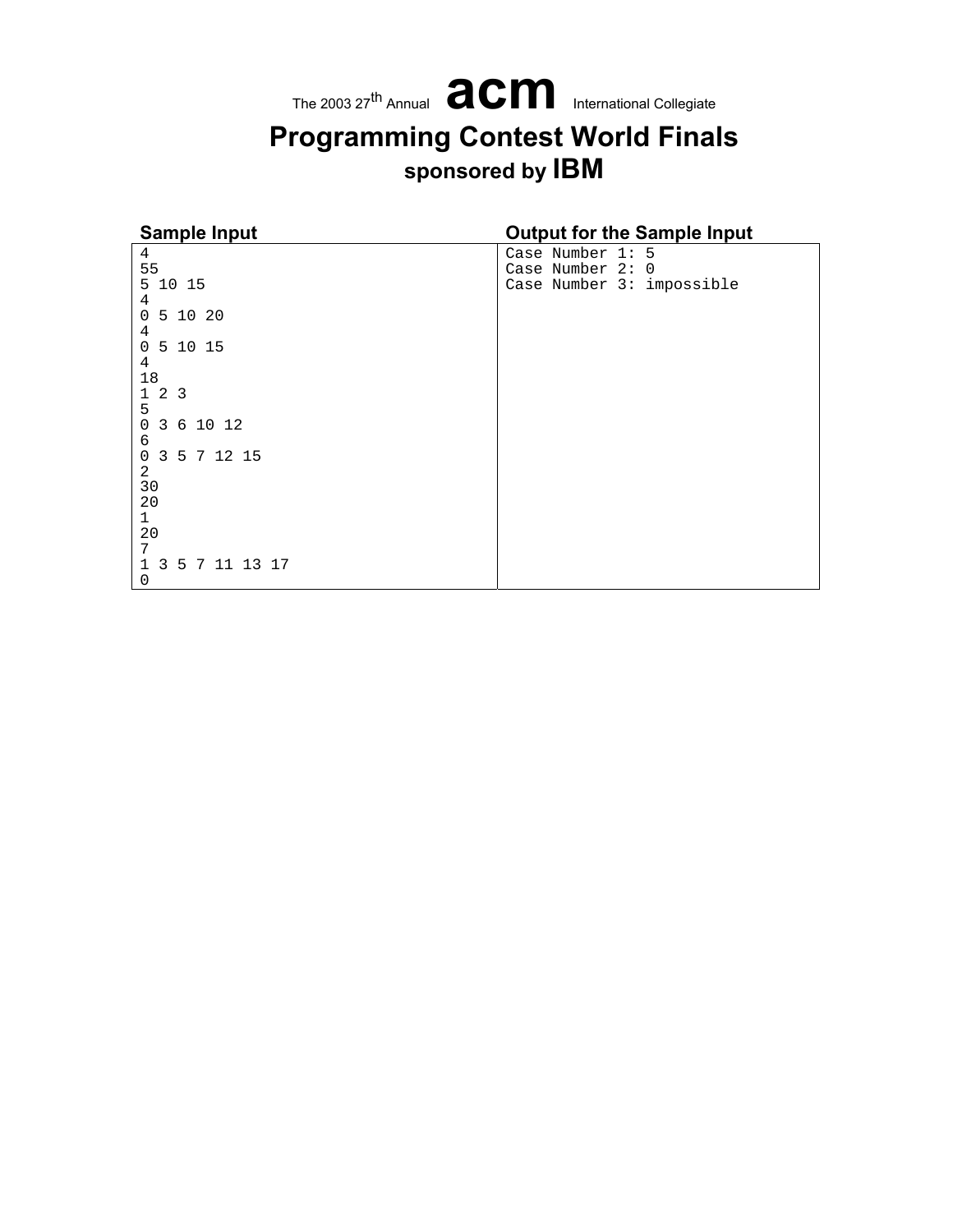## Problem I The Solar System Input File: solar.in

It is common knowledge that the Solar System consists of the sun at its center and nine planets moving around the sun on elliptical orbits. Less well known is the fact that the planets' orbits are not at all arbitrary. In fact, the orbits obey three laws discovered by Johannes Kepler. These laws, also called "The Laws of Planetary Motion," are the following.

- 1. The orbits of the planets are ellipses, with the sun at one focus of the ellipse. (Recall that the two foci of an ellipse are such that the sum of the distances to them is the same for all points on the ellipse.)
- 2. The line joining a planet to the sun sweeps over equal areas during equal time intervals as the planet travels around the ellipse.
- 3. The ratio of the squares of the revolutionary periods of two planets is equal to the ratio of the cubes of their semi major axes.



By Kepler's first law, the path of the planet shown in the figure on the left is an ellipse. According to Kepler's second law, if the planet goes from M to N in time  $t_A$  and from P to Q in time  $t_B$  and if  $t_A = t_B$ , then area *A* equals area *B*. Kepler's third law is illustrated next.

Consider an ellipse whose center is at the origin O and that is symmetric with respect to the two coordinate axes. The *x*-axis intersects the ellipse at points A and B and the *y*-axis intersects the ellipse at points C and D. Set  $a=\frac{1}{2}|\text{AB}|$  and  $b=\frac{1}{2}|\text{CD}|$ . Then the ellipse is defined by the equation  $x^2/a^2+y^2/b^2=1$ . If  $a \ge b$ , AB is called the **major axis**, CD the **minor axis**, and OA (with length *a*) is called the **semi major axis**. When two planets are revolving around the sun in times  $t_1$  and  $t_2$  respectively, and the semi major axes of their orbits have lengths  $a_1$  and  $a_2$ , then according to Kepler's third law  $(t_1/t_2)^2 = (a_1/a_2)^3$ .



In this problem, you are to compute the location of a planet using Kepler's laws. You are given the description of one planet in the Solar System (i.e., the length of its semi-major axis, semi-minor axis, and its revolution time) and the description of a second planet (its semi-major axis and semi-minor axis). Assume that the second planet's orbit is aligned with the coordinate axes (as in the above figure), that it moves in counter clockwise direction, and that the sun is located at the focal point with non-negative *x*-coordinate. You are to compute the position of the second planet a specified amount of time after it starts at the point with maximal *x*-coordinate on its orbit (point B in the above figure).

#### **Input**

The input file contains several descriptions of pairs of planets. Each line contains six integers  $a_1, b_1, t_1, a_2, b_2, t$ . The first five integers are positive, and describe two planets as follows:

- $a_1$  = semi major axis of the first planet's orbit
- $b_1$  = semi minor axis of the first planet's orbit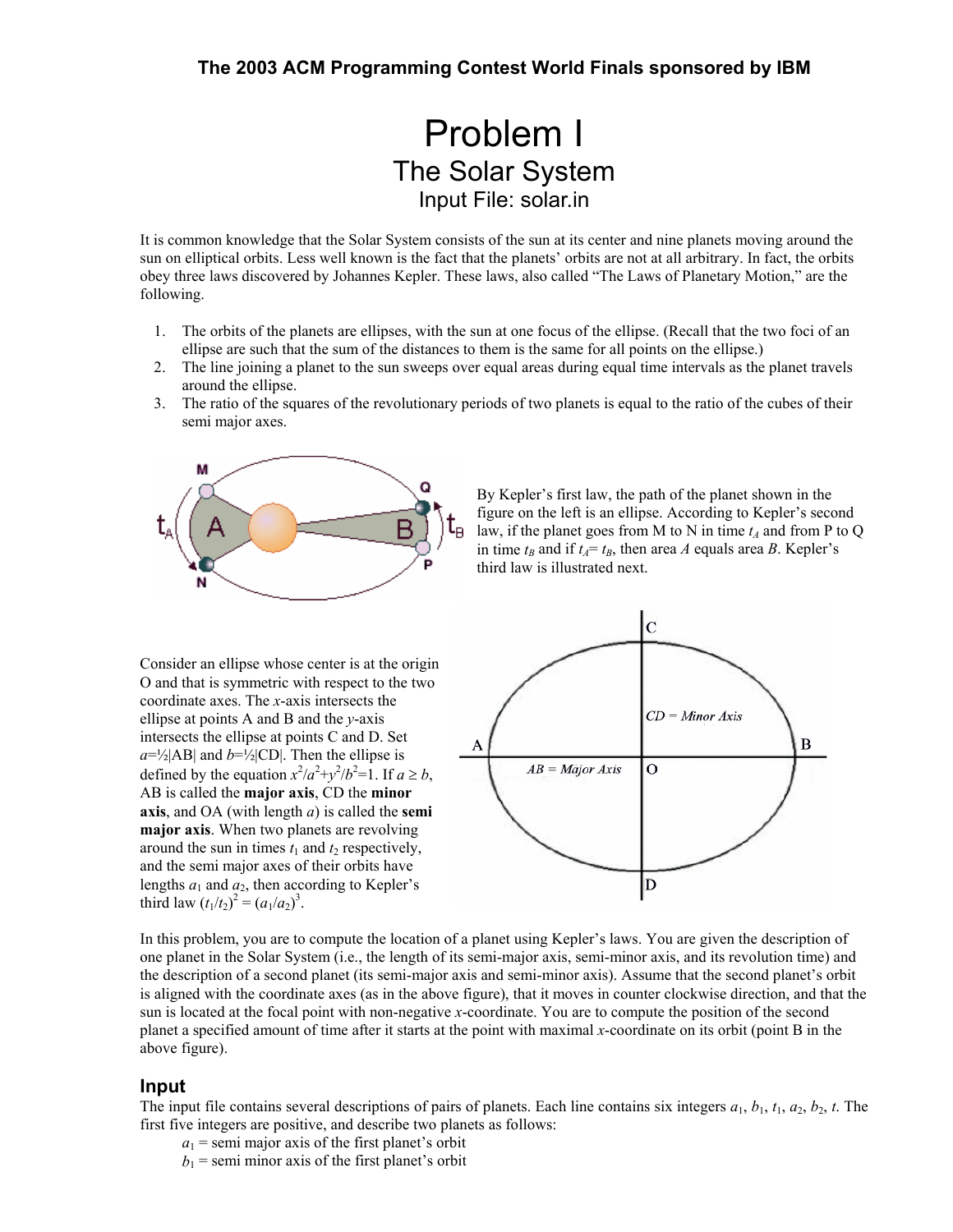The 2003 27<sup>th</sup> Annual **accom** International Collegiate

## **Programming Contest World Finals sponsored by IBM**

 $t_1$  = period of revolution of the first planet (in days)

 $a_2$  = semi major axis of the second planet's orbit

 $b_2$  = semi minor axis of the second planet's orbit

The non-negative integer  $t$  is the time (in days) at which you have to determine the position of the second planet, assuming that the planet starts in position  $(a_2,0)$ .

The last description is followed by a line containing six zeros.

### **Output**

For each pair of planets described in the input, produce one line of output. For each line, print the number of the test case. Then print the *x*- and *y*-coordinates of the position of the second planet after *t* days. These values must be exact to three digits to the right of the decimal point. Follow the format of the sample output provided below.

**Sample Input Output for the Sample Input**

|                  | __________________            |
|------------------|-------------------------------|
| 10 5 10 10 5 10  | Solar System 1: 10.000 0.000  |
| 10 5 10 20 10 10 | Solar System 2: -17.525 4.819 |
| 000000           |                               |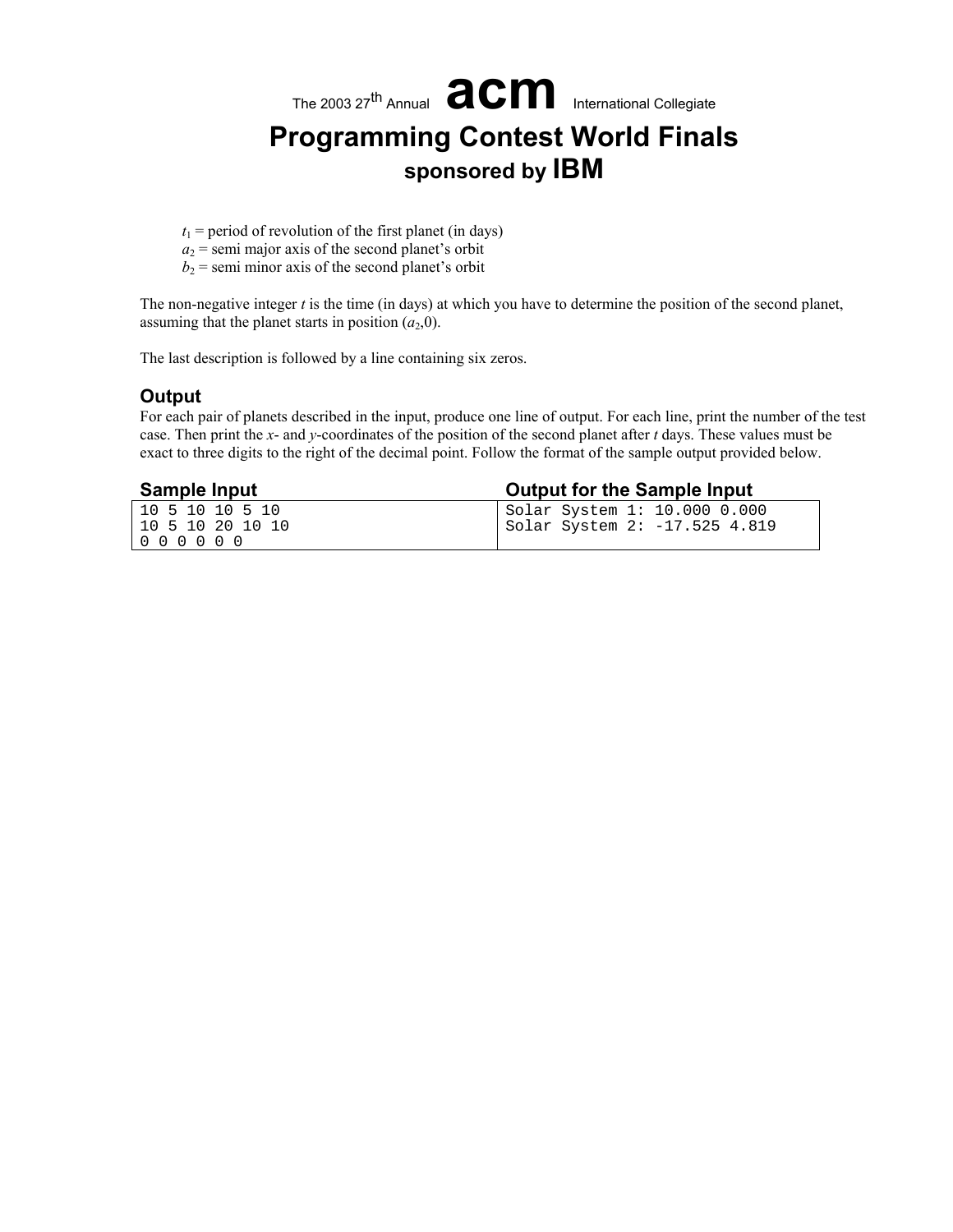

Sindbad the Sailor sold 66 silver spoons to the Sultan of Samarkand. The selling was quite easy; but delivering was complicated. The items were transported over land, passing through several towns and villages. Each town and village demanded an entry toll. There were no tolls for leaving. The toll for entering a *village* was simply one item. The toll for entering a *town* was one piece per 20 items carried. For example, to enter a town carrying 70 items, you had to pay 4 items as toll. The towns and villages were situated strategically between rocks, swamps and rivers, so you could not avoid them.



Figure 1: To reach Samarkand with 66 spoons, traveling through a town followed by two villages, you must start with 76 spoons.



Figure 2: The best route to reach X with 39 spoons, starting from A, is  $A \rightarrow b \rightarrow c \rightarrow X$ , shown with arrows in the figure on the left. The best route to reach X with 10 spoons is  $A\rightarrow D\rightarrow X$ , shown in the figure on the right. The figures display towns as squares and villages as circles.

Predicting the tolls charged in each village or town is quite simple, but finding the best route (the cheapest route) is a real challenge. The best route depends upon the number of items carried. For numbers up to 20, villages and towns charge the same. For large numbers of items, it makes sense to avoid towns and travel through more villages, as illustrated in Figure 2.

You must write a program to solve Sindbad's problem. Given the number of items to be delivered to a certain town or village and a road map, your program must determine the total number of items required at the beginning of the journey that uses a cheapest route.